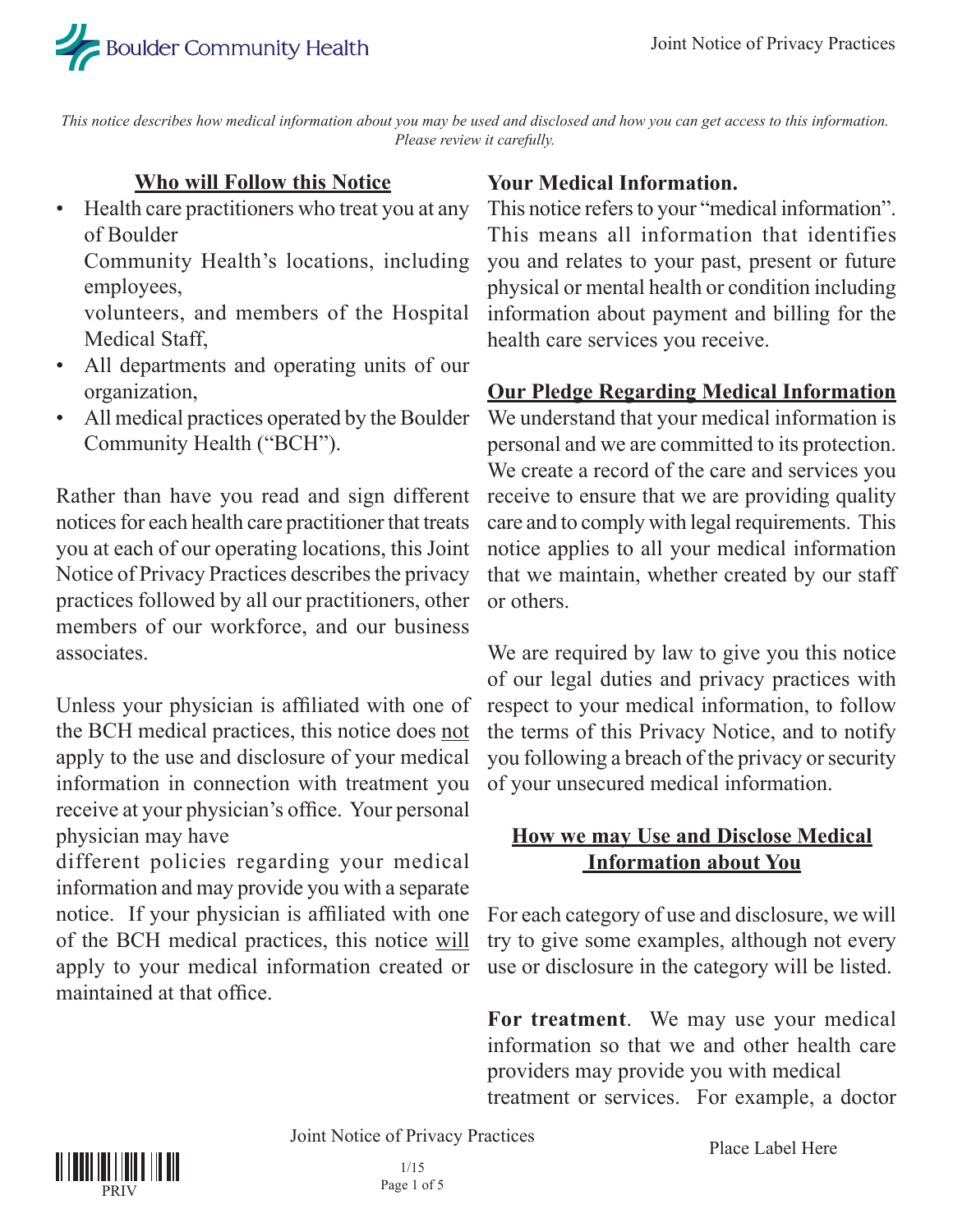# Boulder Community Health

treating you for a broken leg may need to know if you have diabetes because

diabetes may slow your healing. Also, the doctor may need to provide information to the dietician so we can arrange for

appropriate meals.

Different health professionals may also share your medical

information in order to coordinate the different services you need. We may disclose your medical information to people outside the hospital who may be involved in your medical care after you leave the hospital.

**For payment.** We may disclose your medical information so that treatment and services you receive may be billed by BCH or other health care providers to a third party. For example, your health plan may need to know about surgery you received so they will pay us for the surgery. We may also disclose your medical insurance information to obtain prior approval from your health plan.

## **For Health Care Operations purposes.**

We may use and disclose your medical information for our internal operations, such as business management, and administrative activities, legal and auditing functions, and insurance-related activities. We may use medical information to make sure that all of our patients receive quality care, such as reviewing our processes or to evaluate the performance of those caring for you. We may also disclose information to doctors, nurses, technicians, and other personnel for review and learning purposes. We may remove information that identifies you from this set of information so others may use it to study

healthcare and healthcare delivery without learning a specific patient's identity. Under certain circumstances, we may disclose your medical information for the health care operations of other health care providers.

### **Health Information Exchange.**

BCH participates in the Colorado Regional Health Information Organization ("CORHIO") which arranges for the electronic exchange of health information among health care providers in Colorado. BCH may exchange your health information electronically through CORHIO for the purposes described in this Notice. You have the right to request that your information not be included in this exchange.

**Hospital Directory.** We may disclose certain information about you in the hospital directory while you are a patient. This is so your family, friends, and clergy can visit you at BCH and generally know how you are doing. Limited information such as your name, location in the hospital, your general condition, (e.g. fair, stable, etc.) and religious affiliation, will be released to people who ask for you by name. Your religious affiliation may be given to a member of the clergy even if they do not ask for you by name. You may request to be a confidential patient and not be included in the Hospital Directory. If you choose to do this, no information will be given to any of the above-mentioned people, and your name will not be listed in our directory.



Joint Notice of Privacy Practices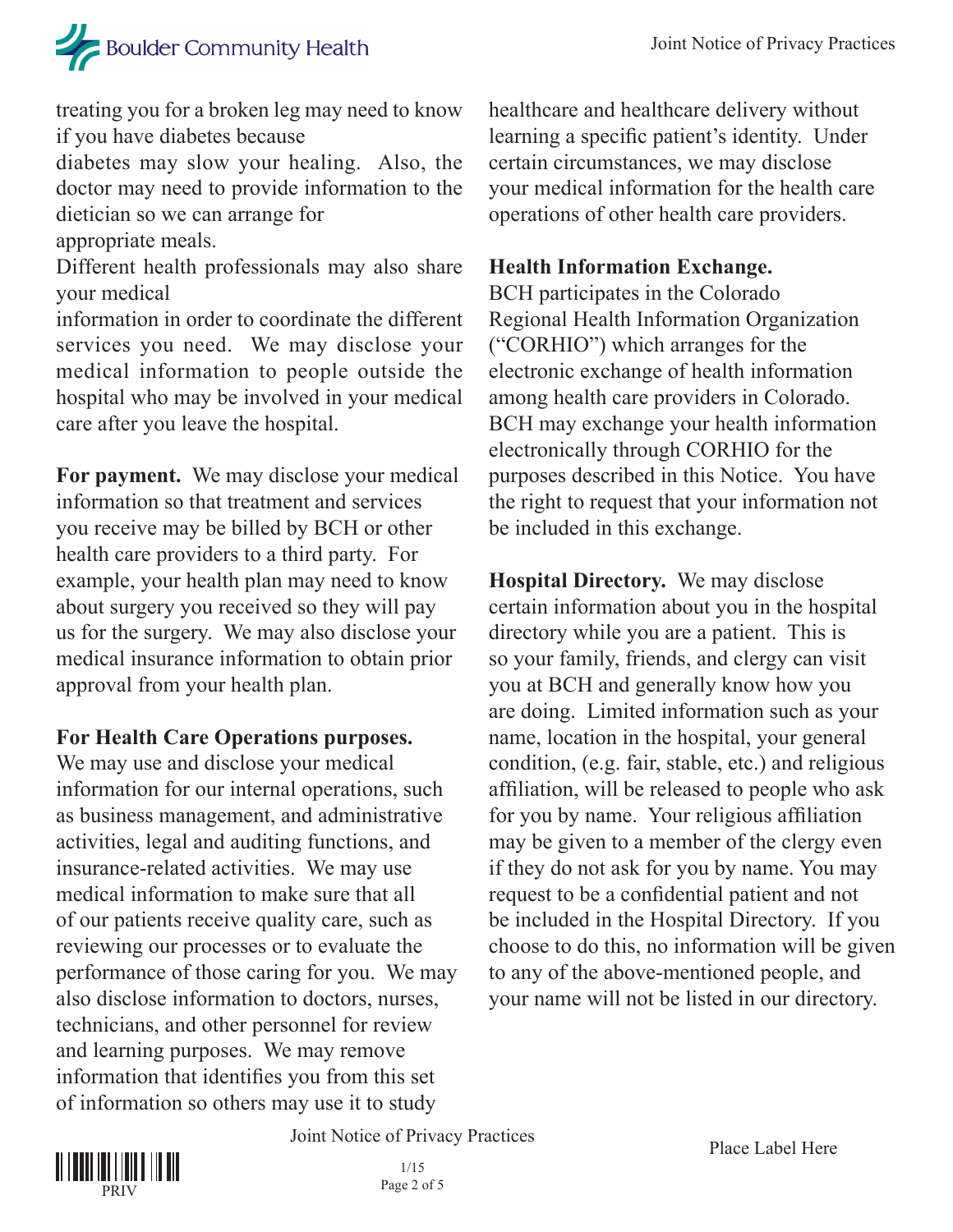

#### **Individuals Involved in your Care or Payment of your Care.**

We may release your medical information to a friend or family member who is involved in your medical care, or to someone who helped pay for your care.

**Notification.** We may release your medical information to notify a family member, personal representative or another person responsible for your care of your location, general condition, or death. We also may release your medical information for certain disaster relief purposes.

**Contacts**. We may contact you to provide appointment

reminders, information about treatment alternatives, or other health related benefits and services that may be of interest to you.

**Fundraising Activities**. We may contact you in an effort to raise money for BCH. We will only use limited information, such as your name, address, and dates of service. With each fundraising communication, you will be notified of your right to opt out of receiving these communications in the future. If you do not want us to contact you, you must notify our Privacy Officer in writing at the address below.

**Worker's Compensation.** We may release medical information about you for worker's compensation or similar programs, which provide benefits for work related injuries or illnesses.

**Mental Health Information.** State laws create specific requirements for the release of mental health records. BCH will obtain your specific authorization to release mental medical information when required by these laws.

#### **Drug and Alcohol Treatment Records**.

Specific rules apply to the release of certain drug and alcohol program records, and BCH will obtain your specific authorization to release those records as required by Federal regulation 42 CFR, Part 2.

**Miscellaneous**. We may use or disclose your medical

information without your prior authorization for several other reasons. Subject to certain requirements, we may give out your medical information without prior authorization for public health purposes, abuse or neglect reporting, health oversight audits or inspections, research studies, funeral arrangements, Coroner's investigations, organ donation, and emergencies. We also may disclose medical information when required by law in response to a request from law enforcement in specific circumstances, for specialized government functions including correctional, military or national security purposes, in response to valid judicial or administrative orders or to avoid a serious health threat. Additional specific rules may apply to mental health records.

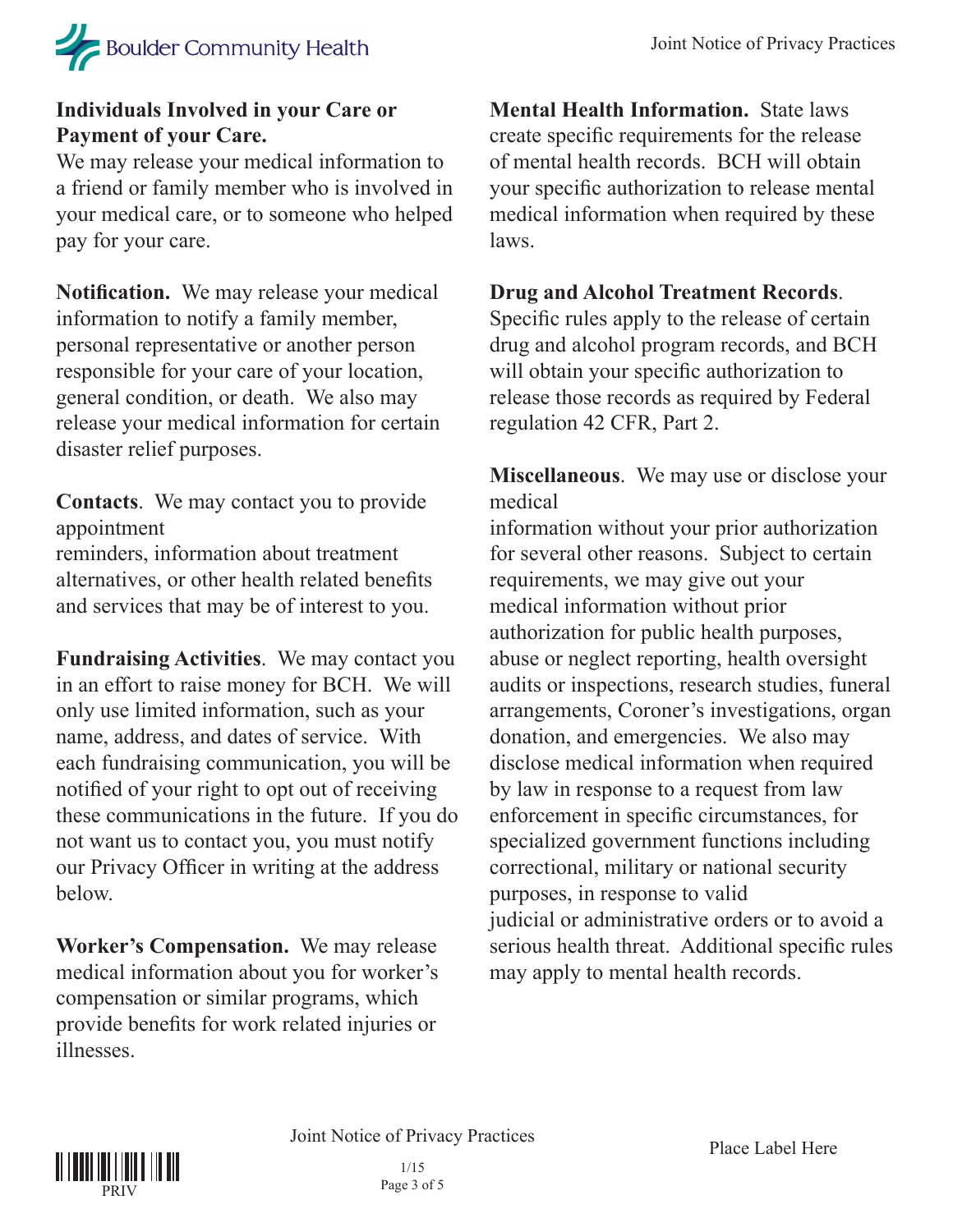# **Boulder Community Health**

**Other Disclosures.** *Other uses and disclosures not described above will be made only with your written authorization*. For example, we require your signed authorization for uses and disclosure that constitute the sale of your medical information and for most uses and disclosures of psychotherapy notes. Additionally, we will not use or disclose your medical information for marketing purposes unless we have a signed authorization from you except that an authorization will not be required if (i) a communication occurs face-to-face; (ii) consists of marketing gifts of nominal value. *You may revoke your authorization at any time unless we have relied on your authorization or your authorization was required as a condition of obtaining health care services.*

## **Your Rights Regarding Medical Information About You**

**Right to Inspect and Copy.** In most cases you have the right to inspect or receive a copy of your medical information (or have a copy provided to an individual whom you designate) when you submit a written request. If your medical record is maintained electronically in a designated record set, you have the right to request a copy of the information in an electronic in certain circumstances. If you are denied access to your medical information, you may appeal.

**Right to Amend.** If you believe the information in your record is incorrect or incomplete, you have the right to request an addendum be added to your record by submitting a written request giving your reason. We may deny your request under certain circumstances. If we deny it, we may advise you in writing of the reason or explain your rights to submit a statement of explanation.

**Right to an Accounting of Disclosure.** You have the right to a list of those instances where we have disclosed your medical information other than for treatment, payment, healthcare operations, or where a disclosure was specifically authorized., for the Hospital's directory, to persons involved in your care, and certain other limited situations. To request an accounting of disclosures, you must submit a written request to our Privacy Officer.

**Right to a Paper Copy of this Notice.** If this joint notice was sent to you electronically you have a right to a paper copy of this notice.

form and format. We may deny your request will consider the request. We will inform you of **Right to Request Restrictions.** You may request in writing that we not use or disclose your medical information except when specifically authorized by you, when required by law, or in an emergency. Except in the case of certain requests related to disclosures to health plans, we are not required by law to agree to your request, but we our decision.